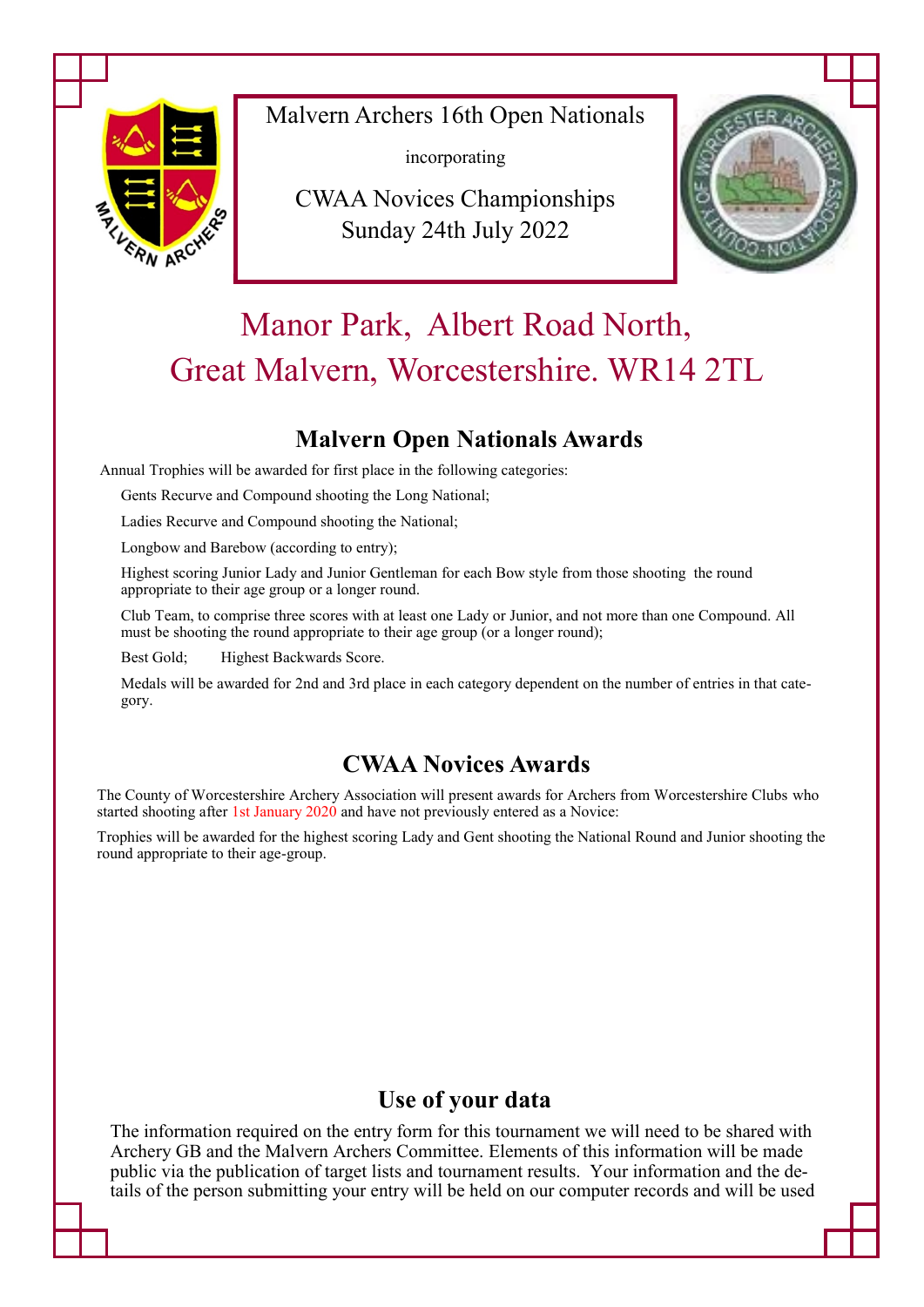| Date:                  | Sunday 24th July 2022                                                                                                                                                                                 |  |  |  |  |  |  |  |  |  |  |  |  |
|------------------------|-------------------------------------------------------------------------------------------------------------------------------------------------------------------------------------------------------|--|--|--|--|--|--|--|--|--|--|--|--|
| Venue:                 | <b>Manor Park, Albert Road North,</b><br><b>Great Malvern , Worcestershire. WR14 2TL</b>                                                                                                              |  |  |  |  |  |  |  |  |  |  |  |  |
| <b>Lady Paramount:</b> |                                                                                                                                                                                                       |  |  |  |  |  |  |  |  |  |  |  |  |
| Judges:                | Mr Andrew Leadbetter and Miss Jasmine Simpson,                                                                                                                                                        |  |  |  |  |  |  |  |  |  |  |  |  |
| <b>Rounds:</b>         | Session 1 (am) Long National<br>Session 2 (pm) National, Short National, Junior National, Short Junior National                                                                                       |  |  |  |  |  |  |  |  |  |  |  |  |
|                        | <b>Rounds for Juniors</b><br>Age groups                                                                                                                                                               |  |  |  |  |  |  |  |  |  |  |  |  |
|                        | National<br>Boys U18                                                                                                                                                                                  |  |  |  |  |  |  |  |  |  |  |  |  |
|                        | <b>Short National</b><br>Girls U18, Boys U16                                                                                                                                                          |  |  |  |  |  |  |  |  |  |  |  |  |
|                        | Junior National<br>Girls U16, Boys U14                                                                                                                                                                |  |  |  |  |  |  |  |  |  |  |  |  |
|                        | <b>Short Junior National</b><br>Girls U14, Boys U12                                                                                                                                                   |  |  |  |  |  |  |  |  |  |  |  |  |
|                        | Juniors shooting in higher age groups than listed above will be treated as<br>members of the higher group.                                                                                            |  |  |  |  |  |  |  |  |  |  |  |  |
| <b>Status:</b>         | All rounds are eligible for UK Record Claims                                                                                                                                                          |  |  |  |  |  |  |  |  |  |  |  |  |
| Equipment              | Session $1 - 09:30$ am<br>Session $2-2:00$ pm                                                                                                                                                         |  |  |  |  |  |  |  |  |  |  |  |  |
| <b>Inspection</b>      |                                                                                                                                                                                                       |  |  |  |  |  |  |  |  |  |  |  |  |
| <b>Assembly:</b>       | Session $1 - 9:45$ am<br>Session $2-2.15$ pm                                                                                                                                                          |  |  |  |  |  |  |  |  |  |  |  |  |
| Sighters:              | Session $1 - 10:00$ am<br>Session $2 - 2:30$ pm                                                                                                                                                       |  |  |  |  |  |  |  |  |  |  |  |  |
| <b>Entry Fees:</b>     | £9.00 Juniors: £7.00<br>Seniors:                                                                                                                                                                      |  |  |  |  |  |  |  |  |  |  |  |  |
|                        | Bank transfer to Treasures Account Malvern Archers 30-90-09 61779068.                                                                                                                                 |  |  |  |  |  |  |  |  |  |  |  |  |
|                        | Please add a reference "MA Nat22" followed by your Initials.                                                                                                                                          |  |  |  |  |  |  |  |  |  |  |  |  |
|                        | This is a new account so please ensure you don't use the old one.                                                                                                                                     |  |  |  |  |  |  |  |  |  |  |  |  |
|                        | Please make cheques payable to "Malvern Archers"                                                                                                                                                      |  |  |  |  |  |  |  |  |  |  |  |  |
| Organiser:             | Paul Willetts<br>24 Cavendish Street<br>Cherry Orchard<br>Worcester WR5 3DU<br>Tel: 01905 358719<br>Email: MalvernArchers.Tournaments@gmail.com                                                       |  |  |  |  |  |  |  |  |  |  |  |  |
| <b>Closing Date:</b>   | 17th July 2022.<br>Late entries will be accepted subject to space.                                                                                                                                    |  |  |  |  |  |  |  |  |  |  |  |  |
| <b>Registration:</b>   | Please ensure you bring your Archery GB card. No card No Shoot.                                                                                                                                       |  |  |  |  |  |  |  |  |  |  |  |  |
| <b>Shooting:</b>       | Up to 4 Archers sharing a boss, shooting timed ends of 6 arrows.                                                                                                                                      |  |  |  |  |  |  |  |  |  |  |  |  |
| <b>Dress code:</b>     | Must be in accordance with GNAS Rule 307.                                                                                                                                                             |  |  |  |  |  |  |  |  |  |  |  |  |
| Photography:           | In view of the provisions of the Archery GB Protection of Children and Vulnera-<br>ble Adults Policy those who wish to take photographs at this event must register<br>with the tournament organiser. |  |  |  |  |  |  |  |  |  |  |  |  |
|                        |                                                                                                                                                                                                       |  |  |  |  |  |  |  |  |  |  |  |  |